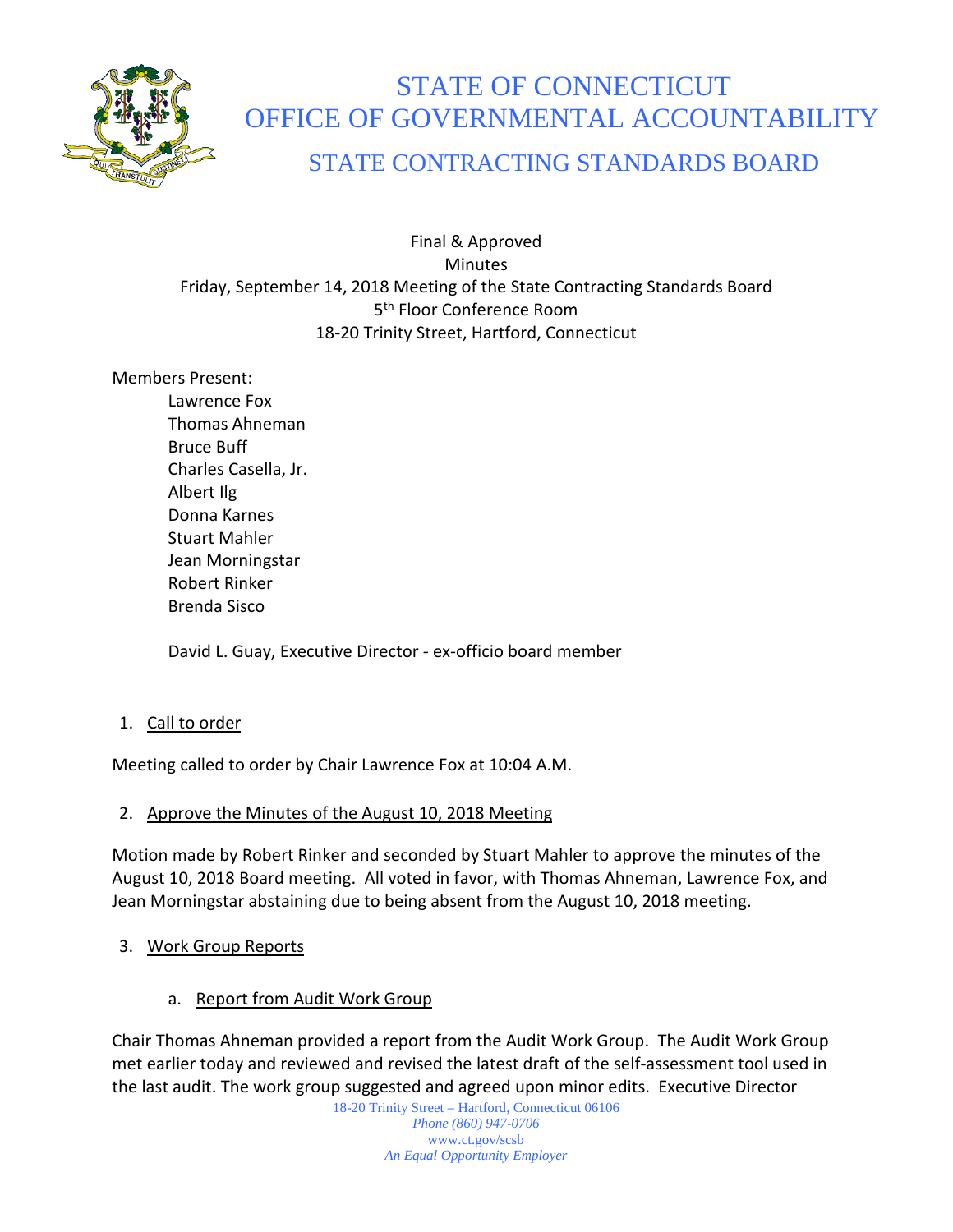David Guay was directed to complete the edits and return the draft to the work group members.

Chair Ahneman reported that the Audit Work Group selected the following agencies for audit in 2018-2019.

- State Department on Aging
- Department of Agriculture
- Department of Consumer Protection
- Office of Early Childhood
- Elections Enforcement Commission
- Office of State Ethics
- Connecticut State Library
- Office of the Chief Medical Examiner
- Department of Motor Vehicles
- Teachers' Retirement Board
- Department of Veteran Affairs

# 4. Study of PSA Competitive Bidding Practices Joint Committee

Bruce Buff a member of the Joint Committee reported for Joint Committee Chair Alfred Bertoline. The Joint Committee to Review PSA Competitive Bidding Practices met earlier in the week on September 11, 2018.

The Committee reviewed and amended a draft waiver evaluation form. The contracts for study will be selected from the 2017 OPM report to the legislature. The Committee decided the sample size to be 60 contracts, comprised of thirty high dollar contracts and thirty to be randomly selected by Chair Bertoline. The Committee decided upon a time line for the study.

- Selection of contracts by 9/21/18
- Letters to agencies out by 9/26/18
- Response by agencies due by 10/12/18
- Summary of results to be completed by 11/16/18.
- Upon the completion of the summaries of results Chair Bertoline will take the summaries and draft a report.
- The next Committee meeting is scheduled for November 20, 2018.
- 7. Report on State Department of Education discussion concerning the former Pita Contract

Executive Director Guay reported to the Board that his discussions with the Attorney Peter Haberlandt of the State Department of Education have concluded without reaching an agreed